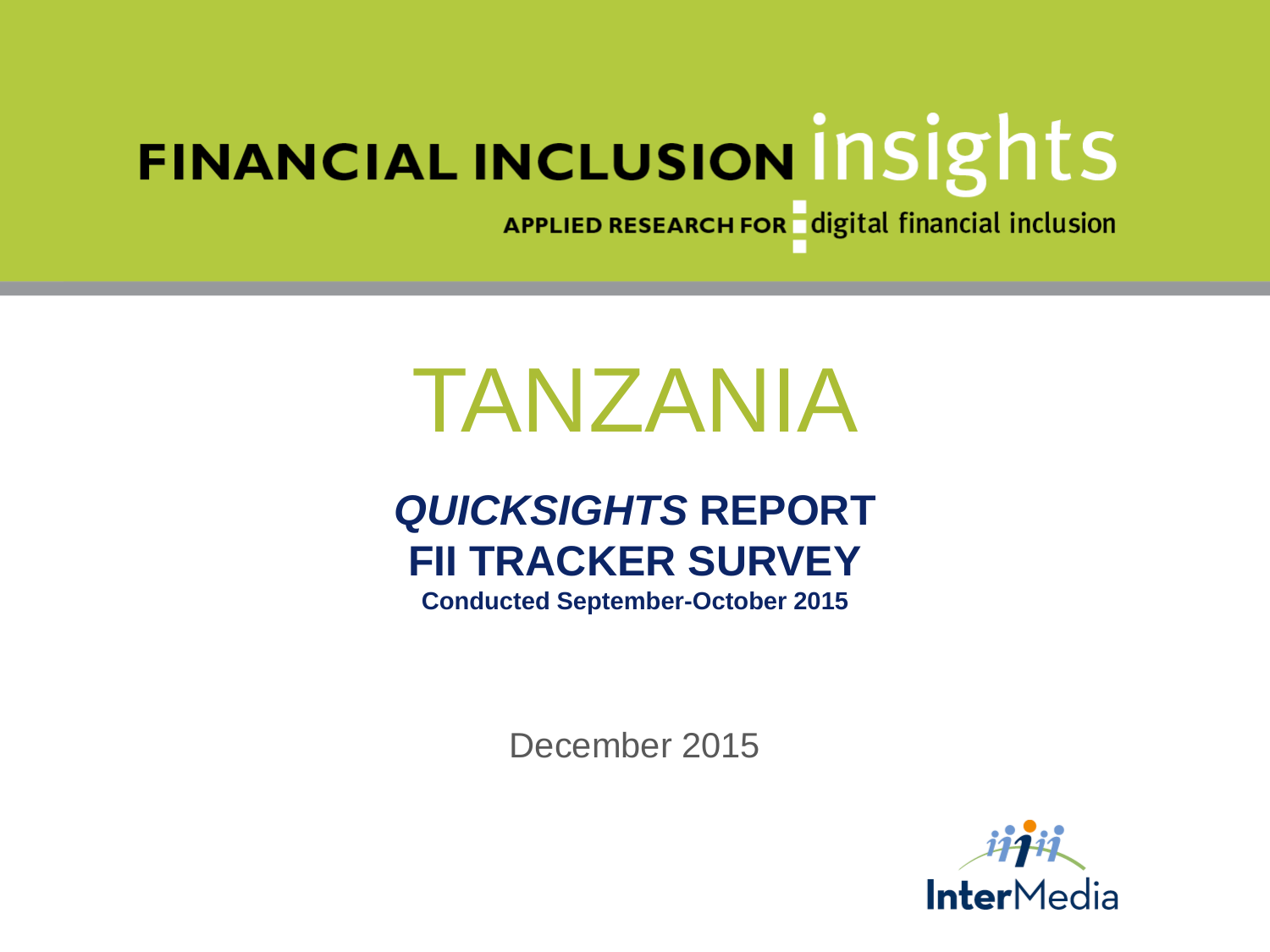APPLIED RESEARCH FOR digital financial inclusion

#### **TANZANIA**

# **GLOSSARY**

- **Access** –Access to a bank, NBFI or mobile money account; those with access have used the services either via their own account or via the account of another person.
- **Active account holder** An individual who has a registered financial services account and has used it in the last 90 days.
- **Advanced use** The use of an account for services other than basic or P2P services. (For the purposes of this study, in the case of mobile money, airtime top-ups are not considered an advanced use.)
- **Basic use**  The use of an account to cash-in (deposit) or cash-out (withdraw), or conduct account maintenance.
- **DFS access** Access to a DFS account through one's own account or someone else's account.
- **Below the poverty line**  In this particular study, adults living on less than \$2.50 per day, as classified by the Grameen PPI.
- **Cooperative –** Typically, a business or other professional organization that is owned and run jointly by its members, who share the profits or benefits. Cooperatives can release some of the profits/funds as loans to its members.
- **Digital financial services (DFS)** Financial services that are provided through an electronic platform (mobile phones, electronic cards, the internet, etc.).
- **Financial inclusion** For the purposes of this report, financial inclusion is defined as having an account with an institution that provides a full suite of financial services and comes under some form of government regulation. Services include: savings, money transfers, insurance or investment.
- **Full-service financial institution** Financial institutions that offer its customers at least one of the following services: savings, money transfers, insurance or investment.
- **Informal financial institutions**  Financial institutions or services that do not offer accounts or a full suite of services. These vary from highly informal services such as money guards (individuals who keep money for others) to established community savings groups or collectives.
- Microfinance institution (MFI) An organization that offers financial services to low-income populations. Almost all give loans to their members, and many offer insurance, deposit and other services.
- **Mobile money (MM)** A service in which a mobile phone is used to access financial services.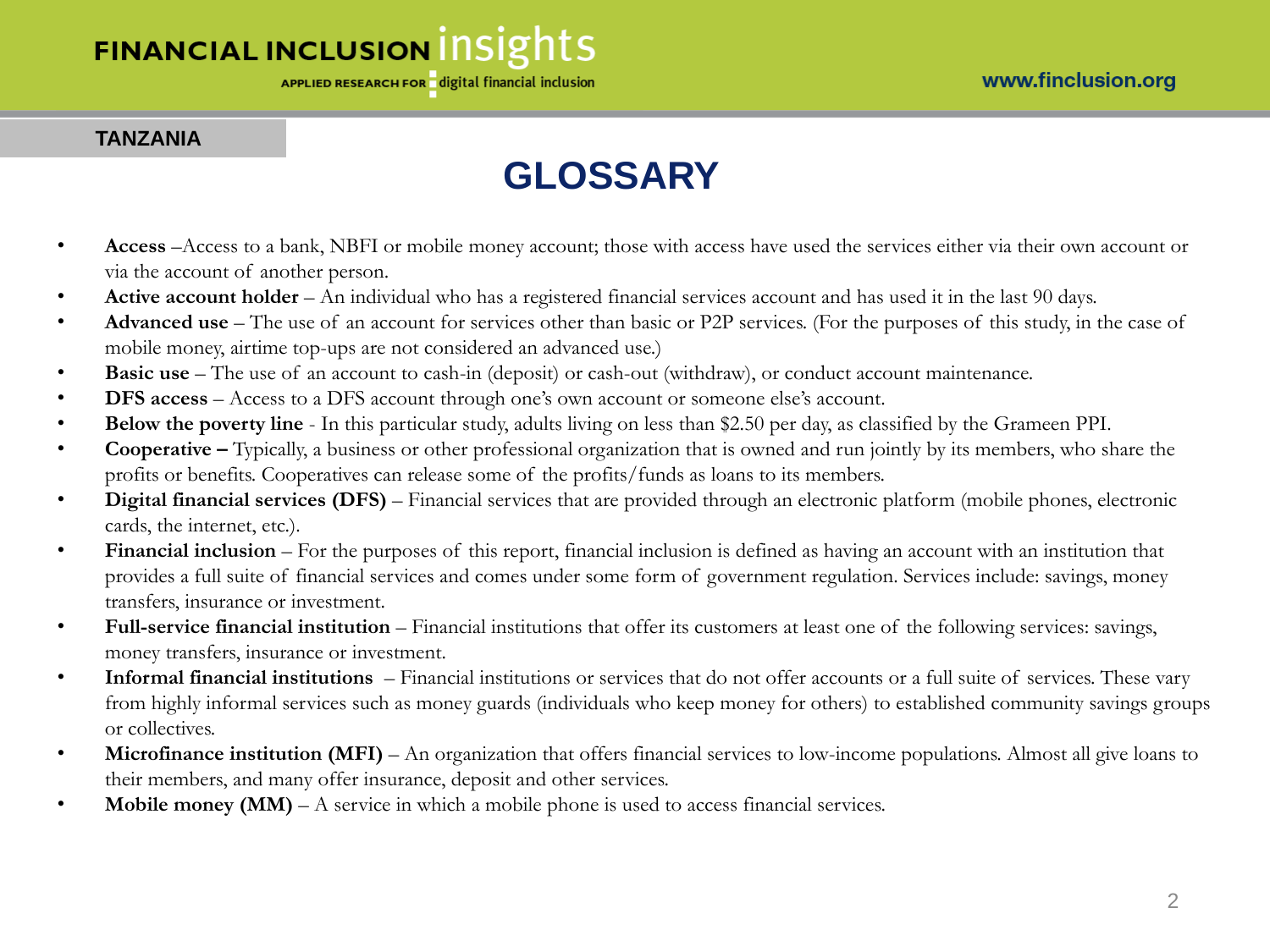APPLIED RESEARCH FOR digital financial inclusion

# **GLOSSARY**

- **Nonbank financial institution (NBFI)**  A financial organization that is not formally licensed as a bank or a mobile money provider, but whose activities are regulated, at least to some extent, by the central bank within the respective country. Such financial institutions include microfinance institutions (MFI), cooperatives, Post Office Savings Banks and village-level, semi-formal savings groups.
- **Post Office (Savings) Bank –** A government-run bank that operates through local post offices.
- **P2P transaction** The use of an account to send or receive money to or from other individuals.
- **Registered account holder**  An individual who has a full-service bank, NBFI or mobile money account in their own name that offers more than just credit services.
- **Savings and credit cooperative (SACCO)**  A unique member driven, self-help group, which is owned and managed by its members who have a common bond (e.g., work for the same employer, belong to the same church, live in the same village, etc.). All members contribute to the SACCO fund, which can be used for group investment or a part of which can be given to members as loans.
- **Unregistered/OTC user** An individual who has ever used a bank, NBFI or mobile money services through someone else's account, including a mobile money agent's account or the account of a family member or neighbor.
- **Urban/rural**  Urban and rural persons are defined according to their residence in urban or rural areas as prescribed by the national bureau of statistics.
- **Village level semi-formal savings group –** a savings group, often tied to initial or ongoing support from an NGO, that requires members to regularly contribute to a group-managed fund and disburses loans based on pre-determined requirements and loan terms.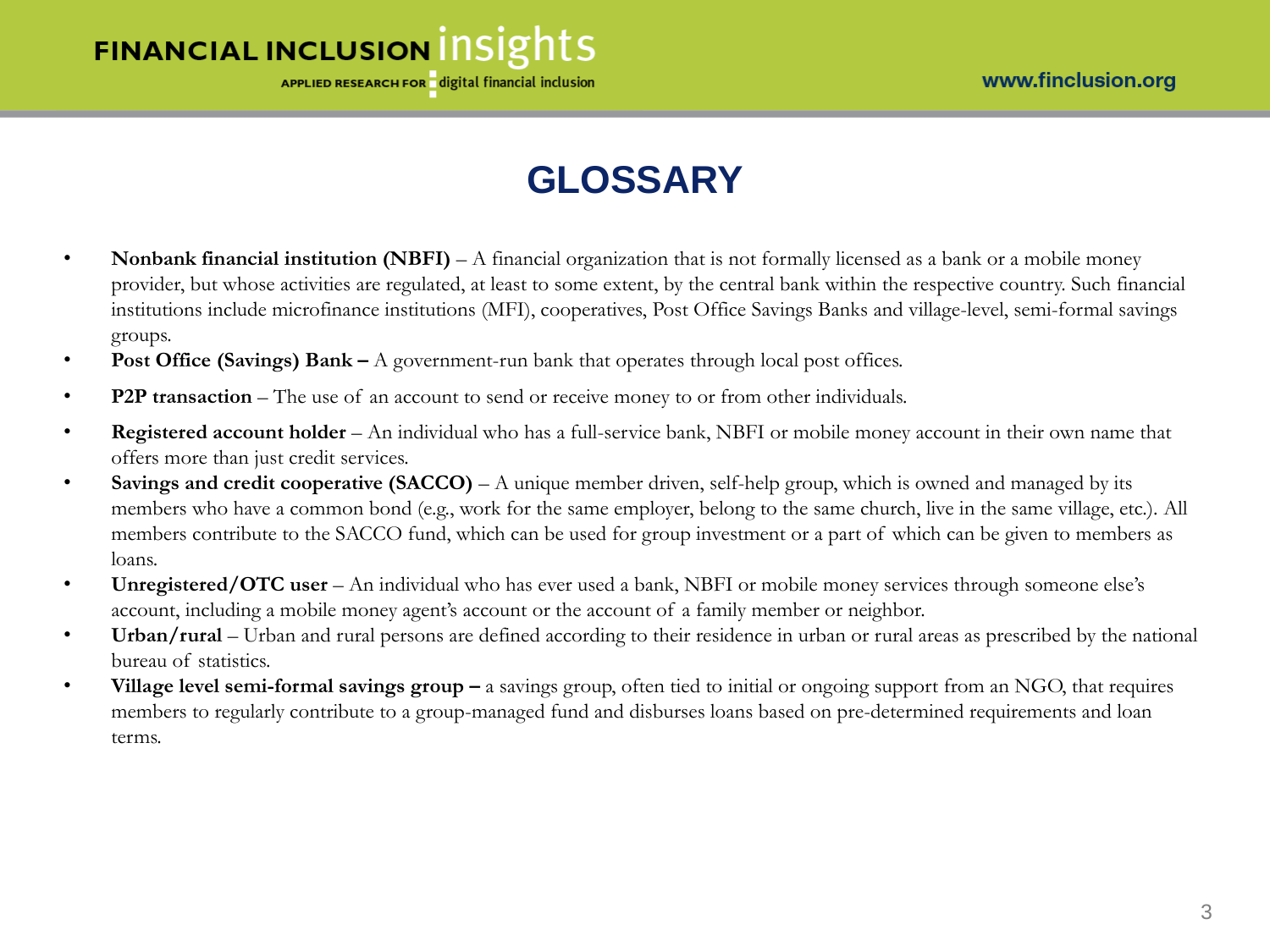#### **TANZANIA**

### **Notable statistics**

- **Greater mobile money access and an increased number of accounts provide more Tanzanians with access to finance.** 
	- o Nearly two-thirds of Tanzanian adults now have a registered financial account (vs. 50% in 2014).
	- o Growth in mobile money access and account ownership drove this increase. Six in 10 have registered accounts (61%), up from 44% in 2013.
	- o Promotional activities by Tigo Pesa, Vodacom M-Pesa and Airtel Mobile Money are proving effective as mobile money is quickly becoming the main, and almost sole, pillar of financial inclusion. Usage has far surpassed that of banks and nonbank financial services.
	- o Nearly all (95%) of Tanzanians know of at least one mobile money provider, and for every five people who know of mobile money, three use it.
	- o Most of mobile money use is through a registered account. Unregistered use declined vs. previous waves.
- **Mobile money use extends to impoverished groups.**
	- o Mobile money access and account ownership extend to those groups often overlooked‒‒ women, lower income and those in rural regions of the country. Rural Tanzanians and those living below the poverty level show particularly high increases in access and use vs. 2013.
- **Bank account access, usage declines after a temporary increase in 2014.**
	- o 2014 surveying detected a significant increase in bank account access and ownership due to heavy marketing campaigns by banks. Rural, women and lower income groups were key targets of these campaigns.
	- o 2015 surveying showed bank account access and ownership retreated back to the 2013 stance, with the most notable attrition from among rural, lower income groups previously targeted. This decline occurred as mobile money usage increased among the same consumer groups.

\*Overlap representing those who have multiple kinds of financial accounts is not shown. *Source: InterMedia Tanzania FII Tracker survey Wave 3 (N=3,001, 15+), September-October 2015.*

#### **2015: Registered users of financial**

**services\*** (Shown: Percentage of Tanzanian adults, N=3,001)

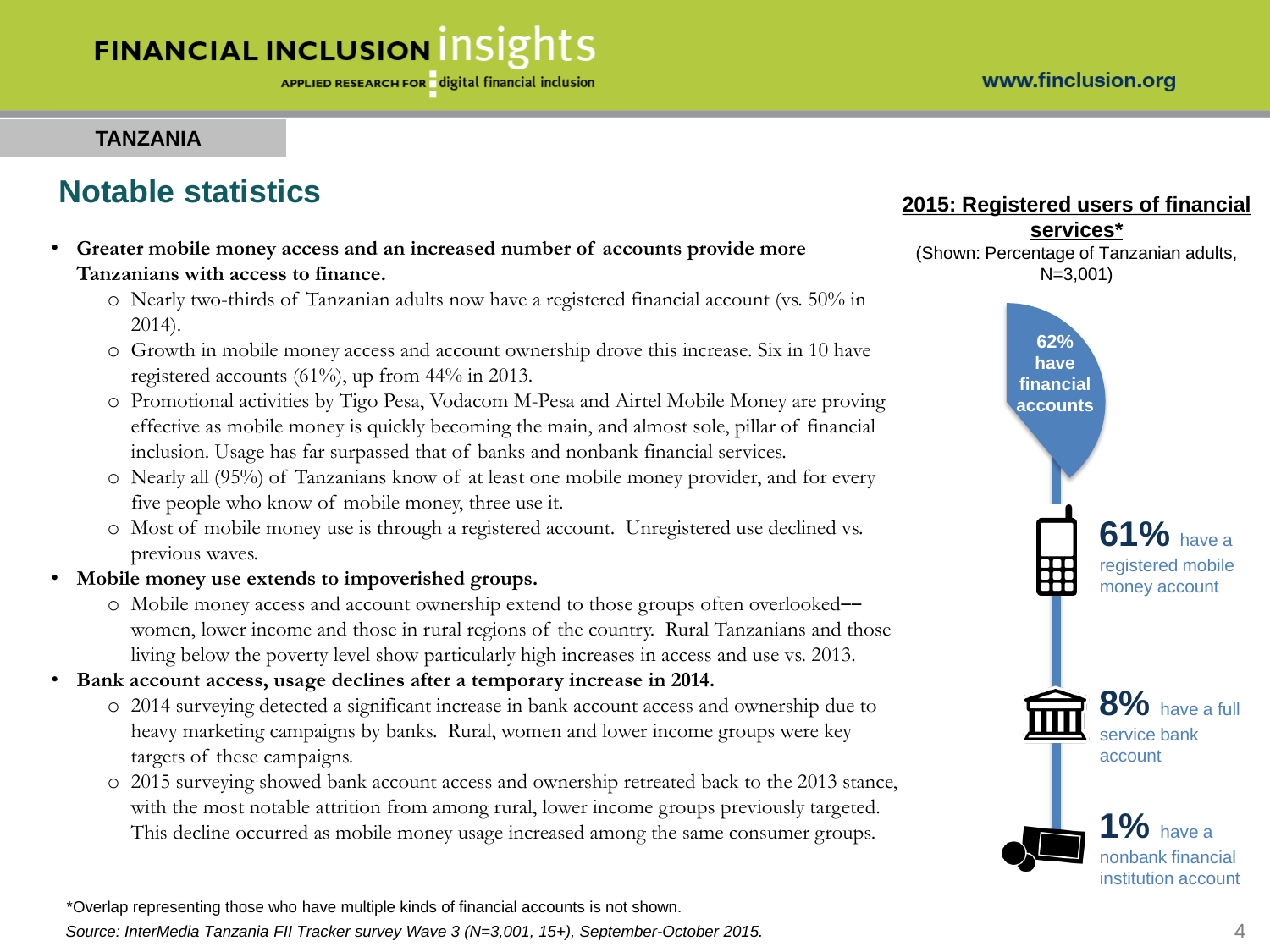

**TANZANIA**

# **Market overview: Access to and use of financial services grew vs. 2013; new increases are due to mobile money**



Types of account ownership are not mutually exclusive. \*A registered account used in the last 90 days.

*Source: InterMedia Tanzania FII Tracker surveys Wave 1 (N=2,997, 15+), November 2013-March 2014; Wave 2 (N=3,000, 15+), August-October 2014; Wave 3 (N=3,001, 15+), September-October 2015.*

www.finclusion.org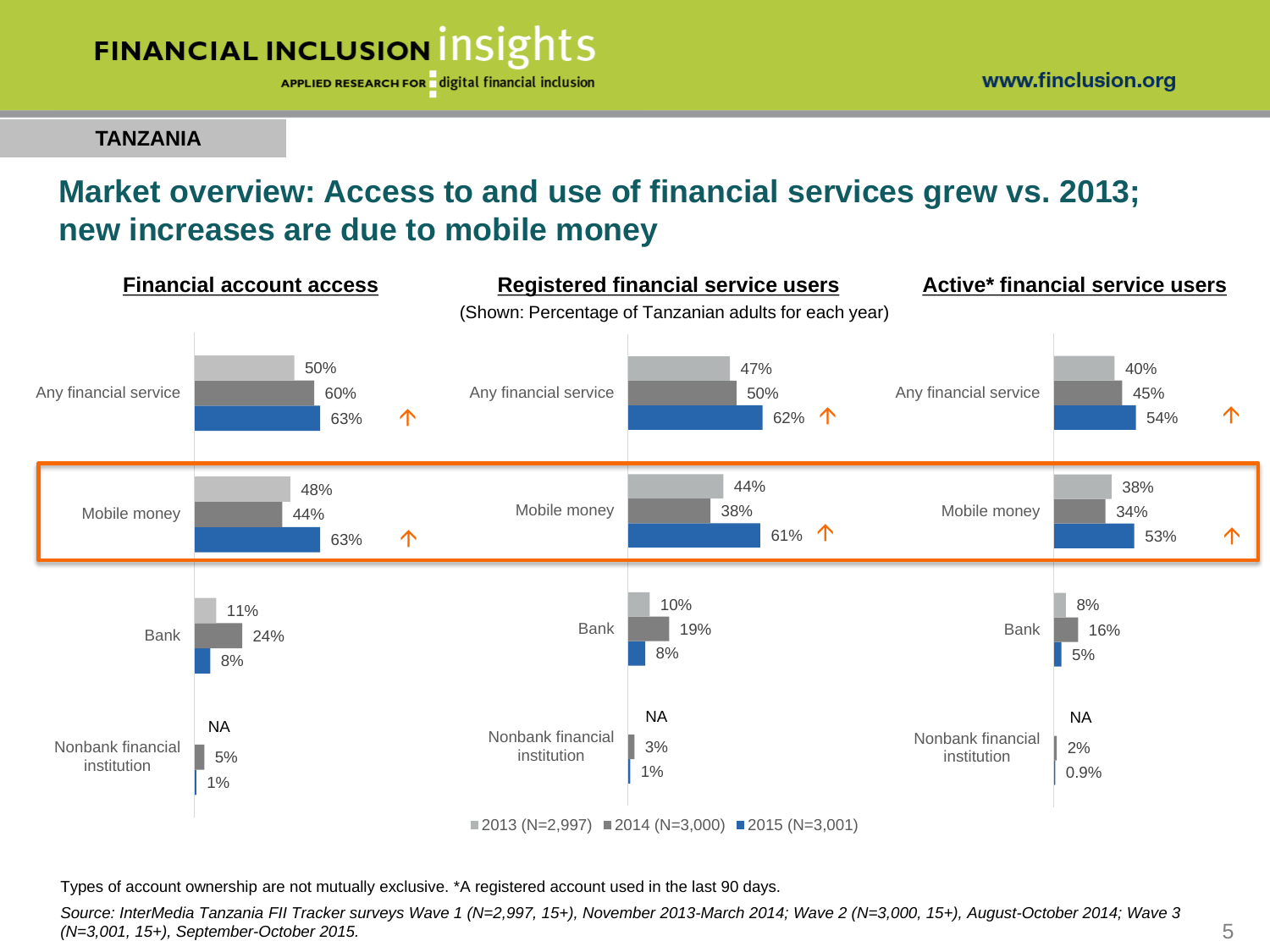APPLIED RESEARCH FOR digital financial inclusion

#### **TANZANIA**

### **FII Tanzania Tracker Survey details**

### Survey Summary

- Annual, nationally representative survey  $(N=3,001)$  of Tanzanian adults aged 15+
- Face-to-face interviews lasting, on average, 73 minutes
- Third survey (wave 3) conducted from Sept. 1 to Oct. 24, 2015
- Tracks trends and market developments in DFS based on the information gathered in the first survey, conducted in 2013, and second survey conducted in 2014

#### Data Collection

- Basic demographics and poverty measurement (Grameen Progress Out of Poverty Index)
- Access/use of mobile devices
- Access/use of mobile money
- Access/use of formal financial services (e.g., bank accounts)
- Access/use of semi-formal and informal financial services (e.g., SACCO, cooperatives, self-help groups)
- Financial literacy and preparedness
- General financial behaviors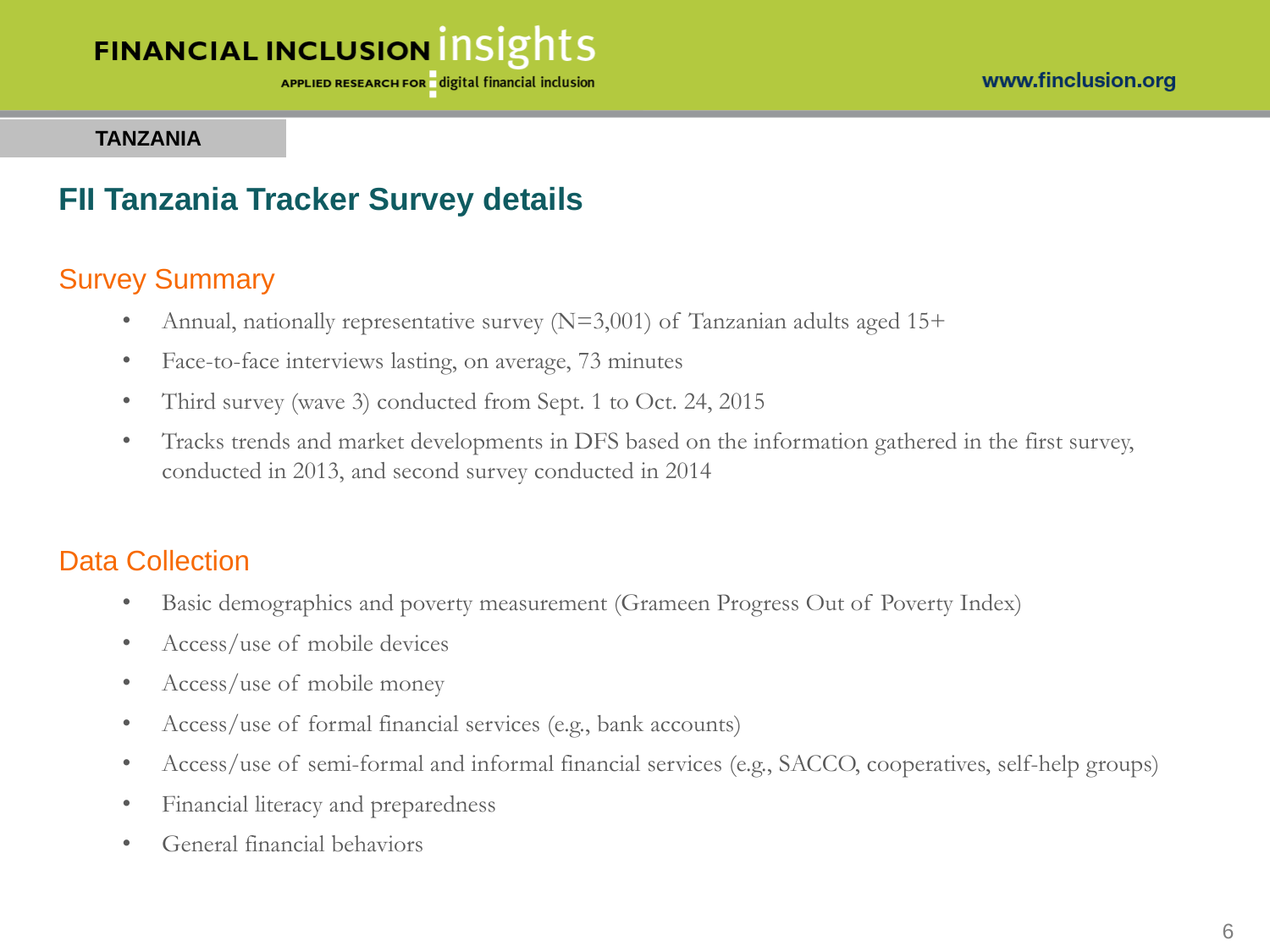APPLIED RESEARCH FOR digital financial inclusion

www.finclusion.org

#### **TANZANIA**

## **Survey demographics**

|                                   |        | % of survey |                 |                       |
|-----------------------------------|--------|-------------|-----------------|-----------------------|
| <b>Gender</b>                     |        |             | Age             |                       |
|                                   | Male   | 49%         |                 | $15 - 24$             |
|                                   | Female | 51%         |                 | 25-34                 |
| Geography                         |        |             |                 | 35-44                 |
|                                   | Urban  | 29%         |                 | 45-54                 |
|                                   | Rural  | 71%         |                 | $55+$                 |
| <b>Income</b>                     |        |             | <b>Aptitude</b> |                       |
| Above the \$2.50/day poverty line |        | 17%         |                 | <b>Basic literacy</b> |
| Below the \$2.50/day poverty line |        | 83%         |                 | <b>Basic numeracy</b> |

|           | % of survey |                 |                       | % of survey |
|-----------|-------------|-----------------|-----------------------|-------------|
|           |             | Age             |                       |             |
| Male      | 49%         |                 | $15 - 24$             | 24%         |
| Female    | 51%         |                 | 25-34                 | 29%         |
|           |             |                 | 35-44                 | 22%         |
| Urban     | 29%         |                 | 45-54                 | 13%         |
| Rural     | 71%         |                 | $55+$                 | 11%         |
|           |             | <b>Aptitude</b> |                       |             |
| erty line | 17%         |                 | <b>Basic literacy</b> | 84%         |
| erty line | 83%         |                 | <b>Basic numeracy</b> | 96%         |

Figures are weighted to reflect national census data demographics.

*Source: InterMedia Tanzania FII Tracker survey (N=3,001, 15+), September-October 2015.*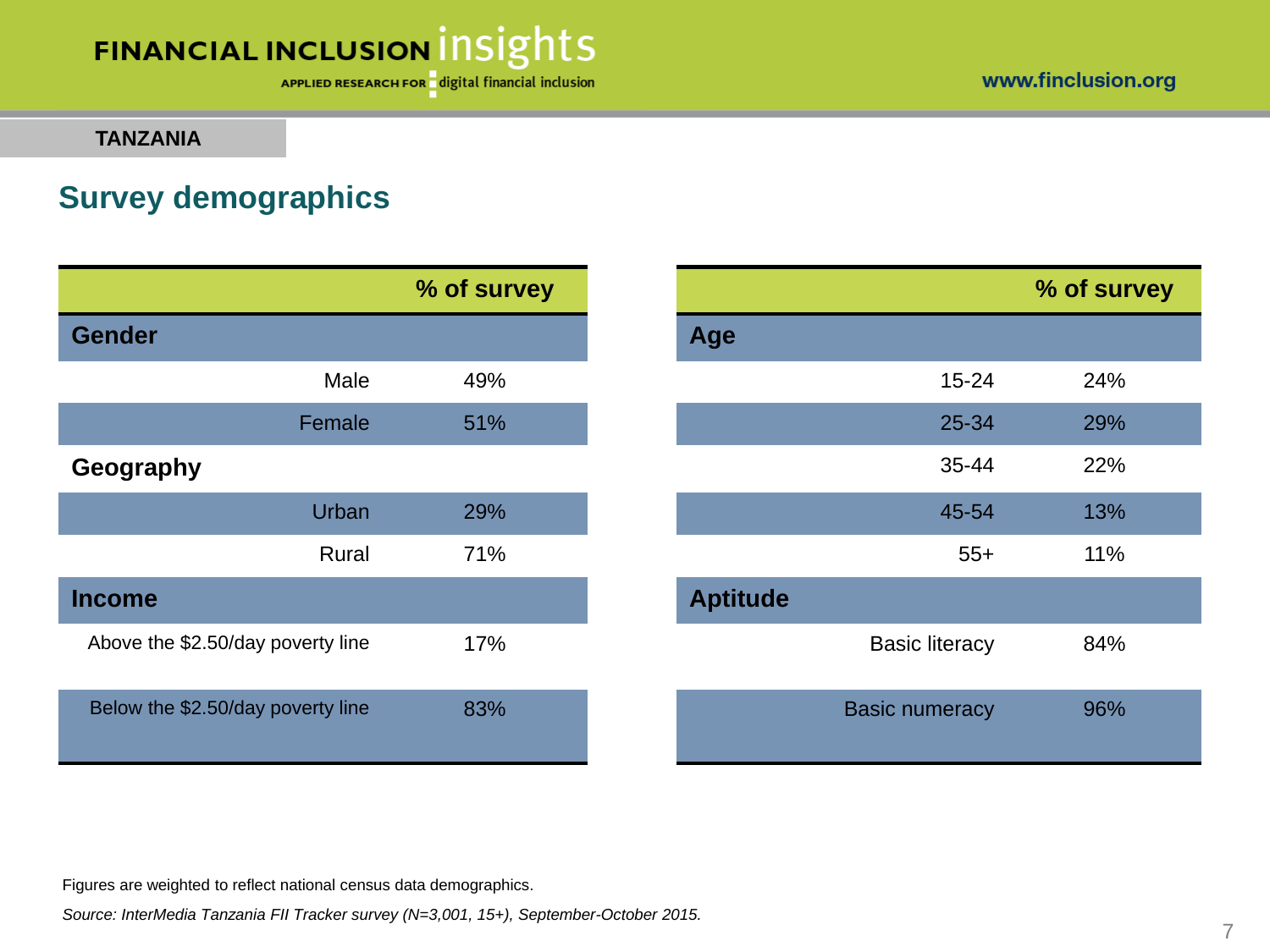

**TANZANIA**

### **A majority of Tanzanians now have access to mobile money, an increase of almost 50 percent vs. 2014**



**Access to financial services**

(Shown: Percentage of Tanzanian adults for each year)

Types of accounts are not mutually exclusive.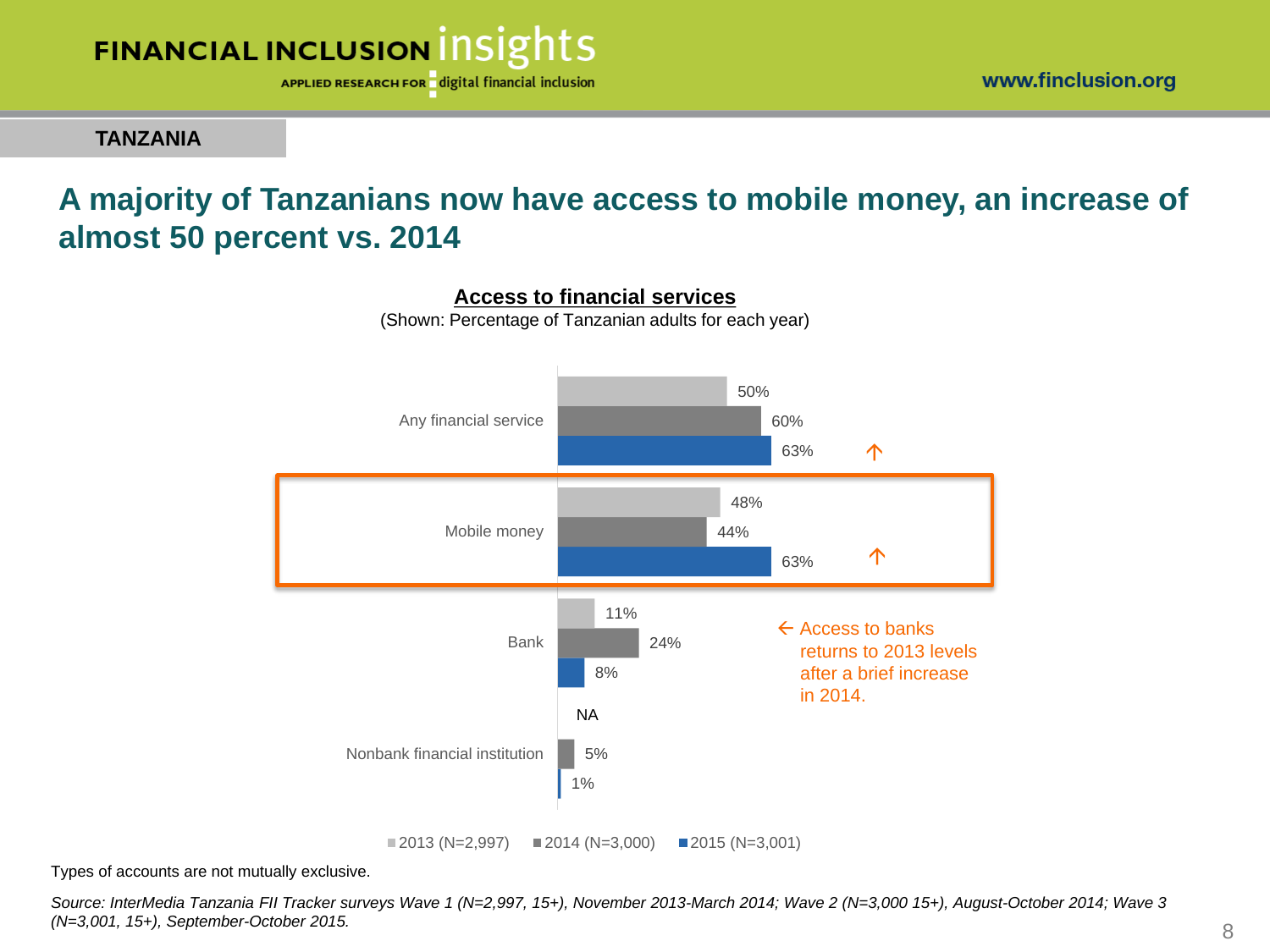

APPLIED RESEARCH FOR digital financial inclusion

**TANZANIA**

# **More Tanzanian adults now have registered financial accounts; registered usage grew nearly 20 percent since 2013 due to mobile money registration**



**Registered financial service users** (Shown: Percentage of Tanzanian adults for each year)

Types of accounts are not mutually exclusive.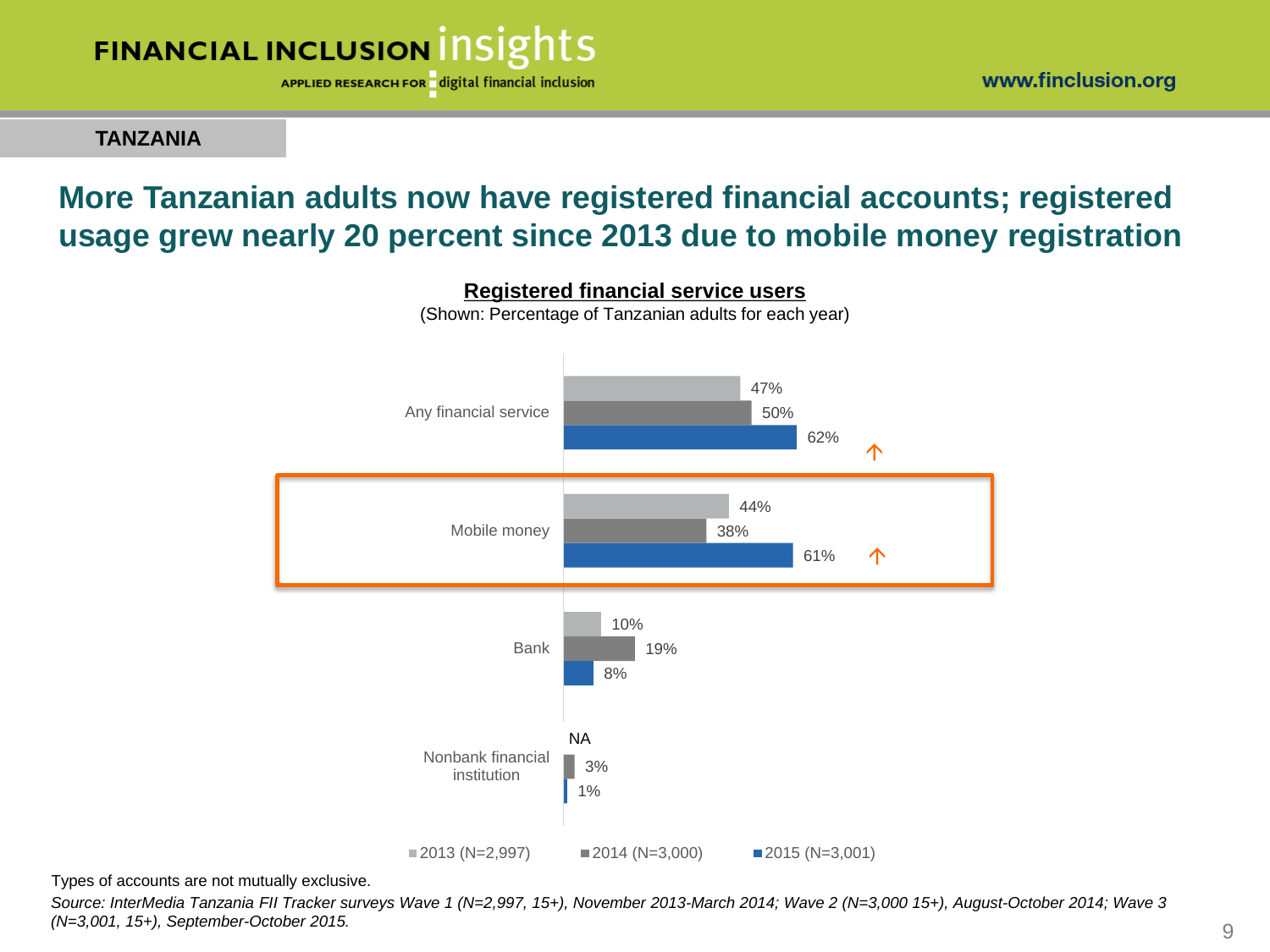

**TANZANIA**

# **More than half of Tanzanian adults now have an active registered financial account, driven by growth in mobile money accounts**



Types of accounts are not mutually exclusive.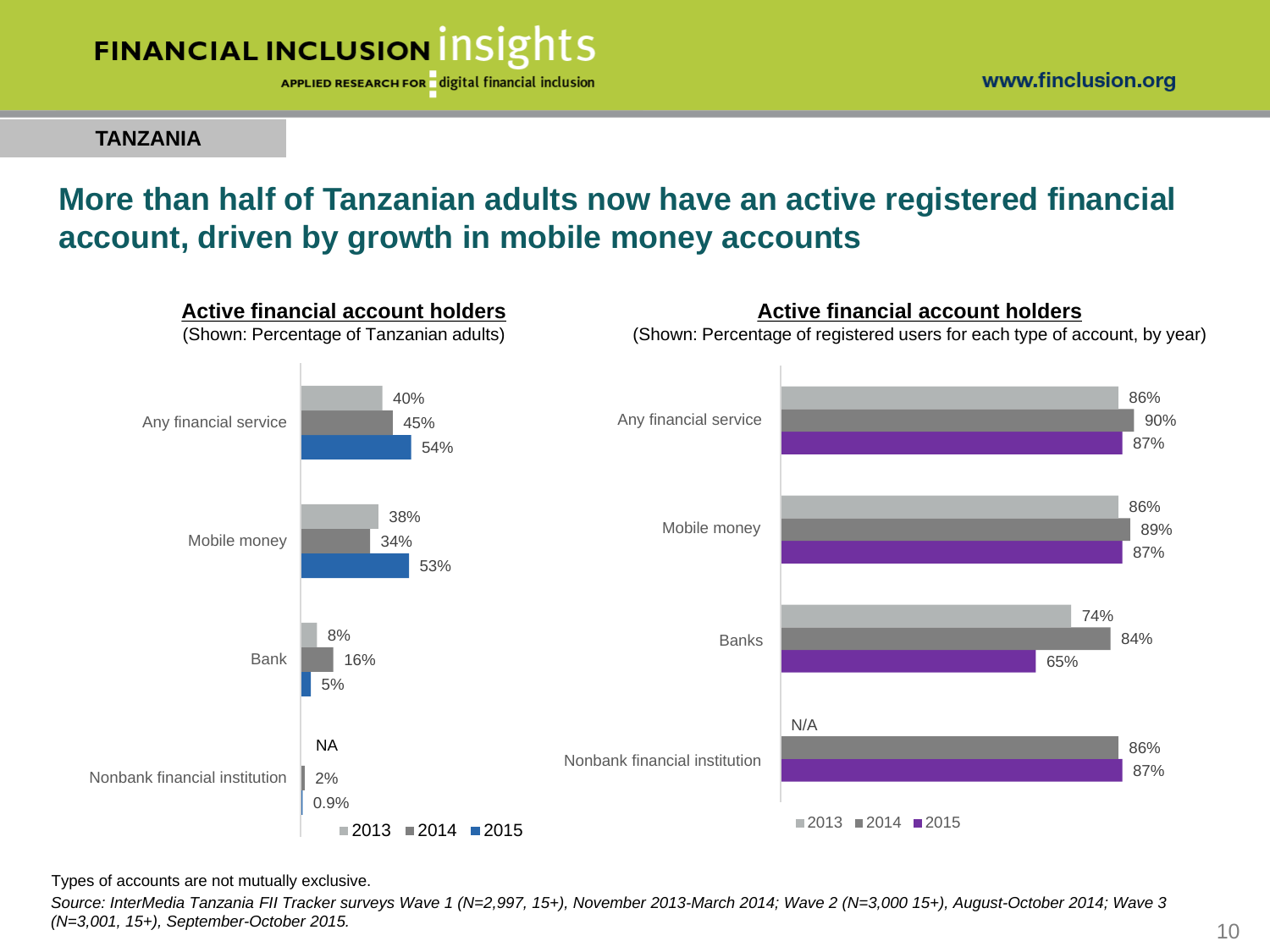

www.finclusion.org

**TANZANIA**

### **More active account holders are using advanced functions vs. 2013, 2014**



Due to the changes in the questionnaire some data points may not be directly comparable across years.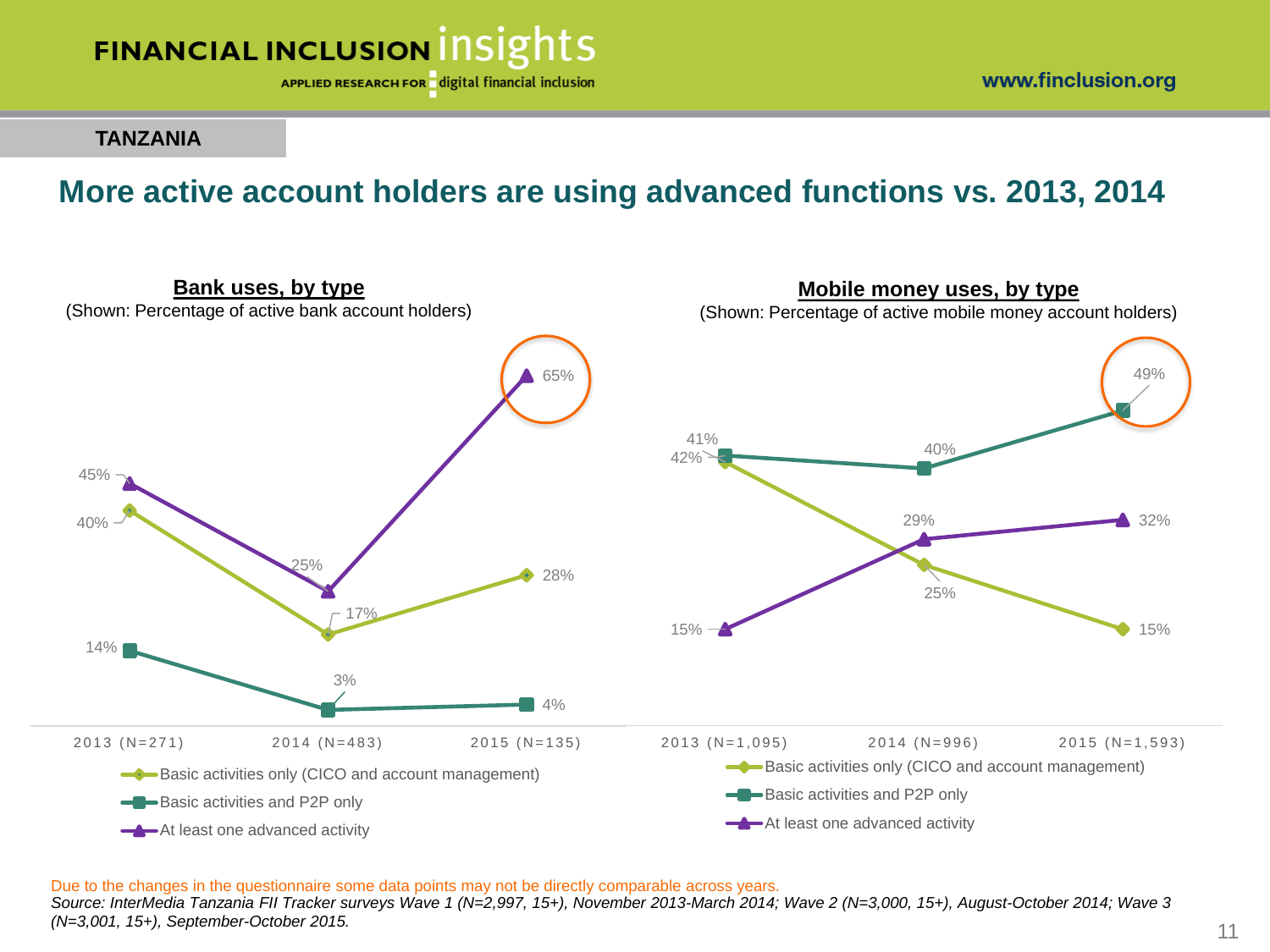

**TANZANIA**

## **There are income, urbanicity and gender disparities in active account use; income and urbanicity divides are greater than the gender gap**



Active bank account holders Active mobile money account holders Active NBFI account holders All active financial account holders

Types of accounts are not mutually exclusive.

*Source: InterMedia Tanzania FII Tracker survey Wave 3 (N=3,001, 15+), September-October 2015.*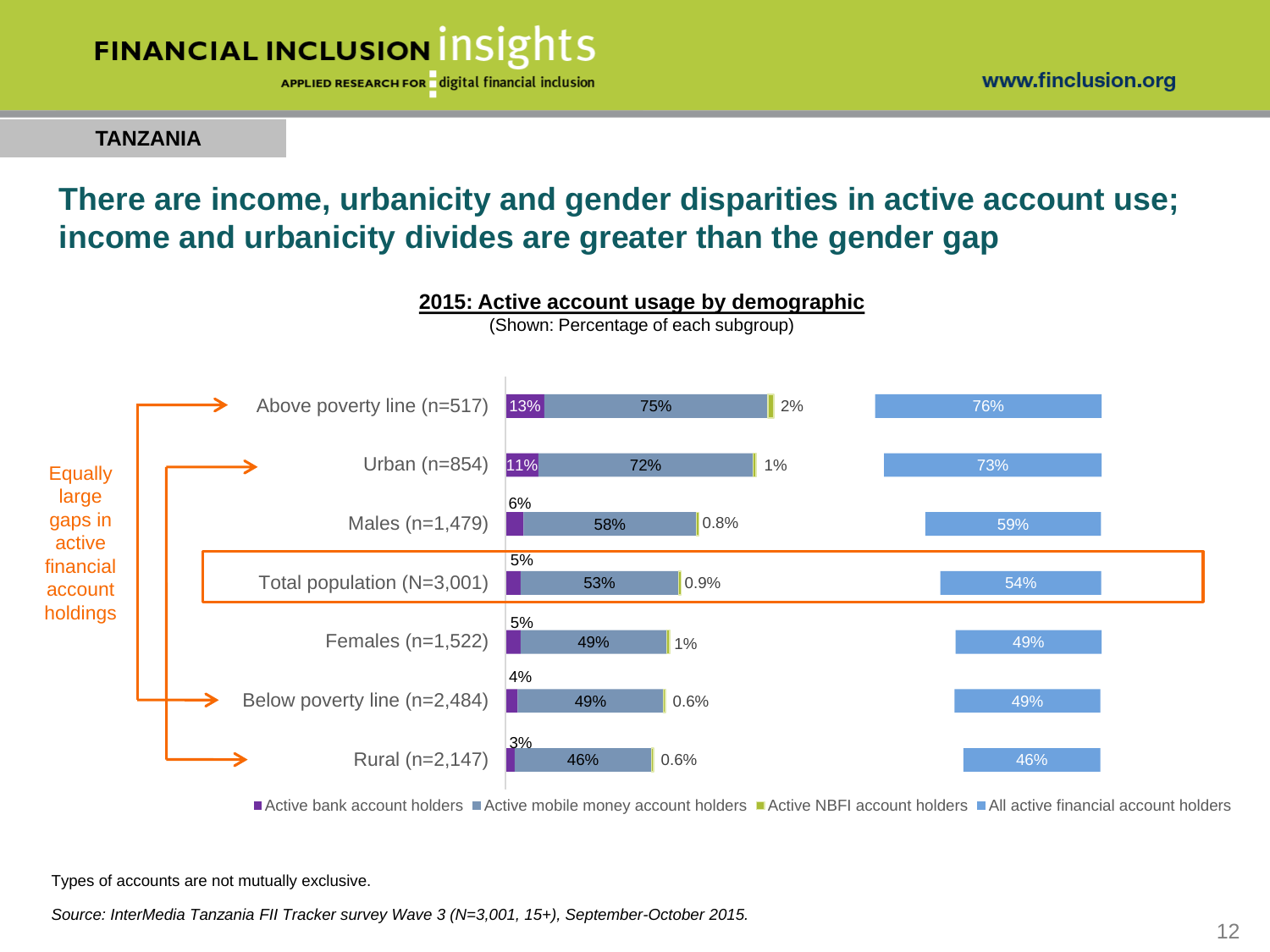

**TANZANIA**

### **Nearly two-thirds of adults know a mobile money agent within 1 km of where they live; banks, SACCOs, MFIs and ATMs are farther away**

#### **2015: Proximity to points-of-service (POS) for financial institutions**

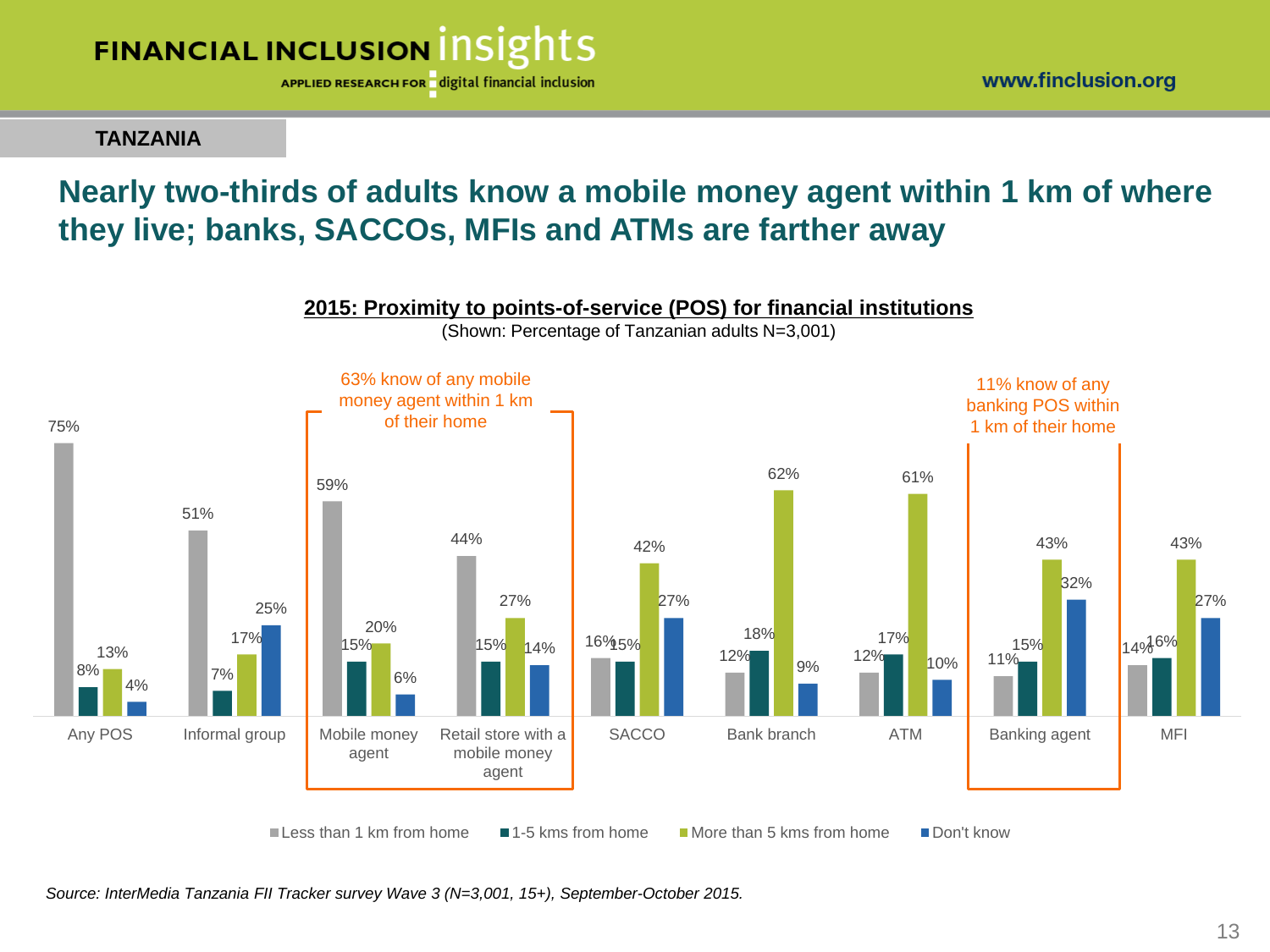

**TANZANIA**

# **More now have the necessary ID for opening a financial account; lack of equipment and skills remains a challenge**

**2015: Key indicators of preparedness for digital financial services** 

(Shown: Percentage of Tanzanian adults, N=3,001)



\*Identification documents (ID) necessary for registering a mobile money or a bank account include one of the following: a National ID, passport, voter's card, driver's license, company or government ID, or village/LC ID.

*Source: InterMedia Tanzania FII Tracker surveys Wave 1 (N=2,997, 15+), November 2013-March 2014; Wave 2 (N=3,000, 15+), August-October, 2014; Wave 3 (N=3,001, 15+), September-October 2015.*

www.finclusion.org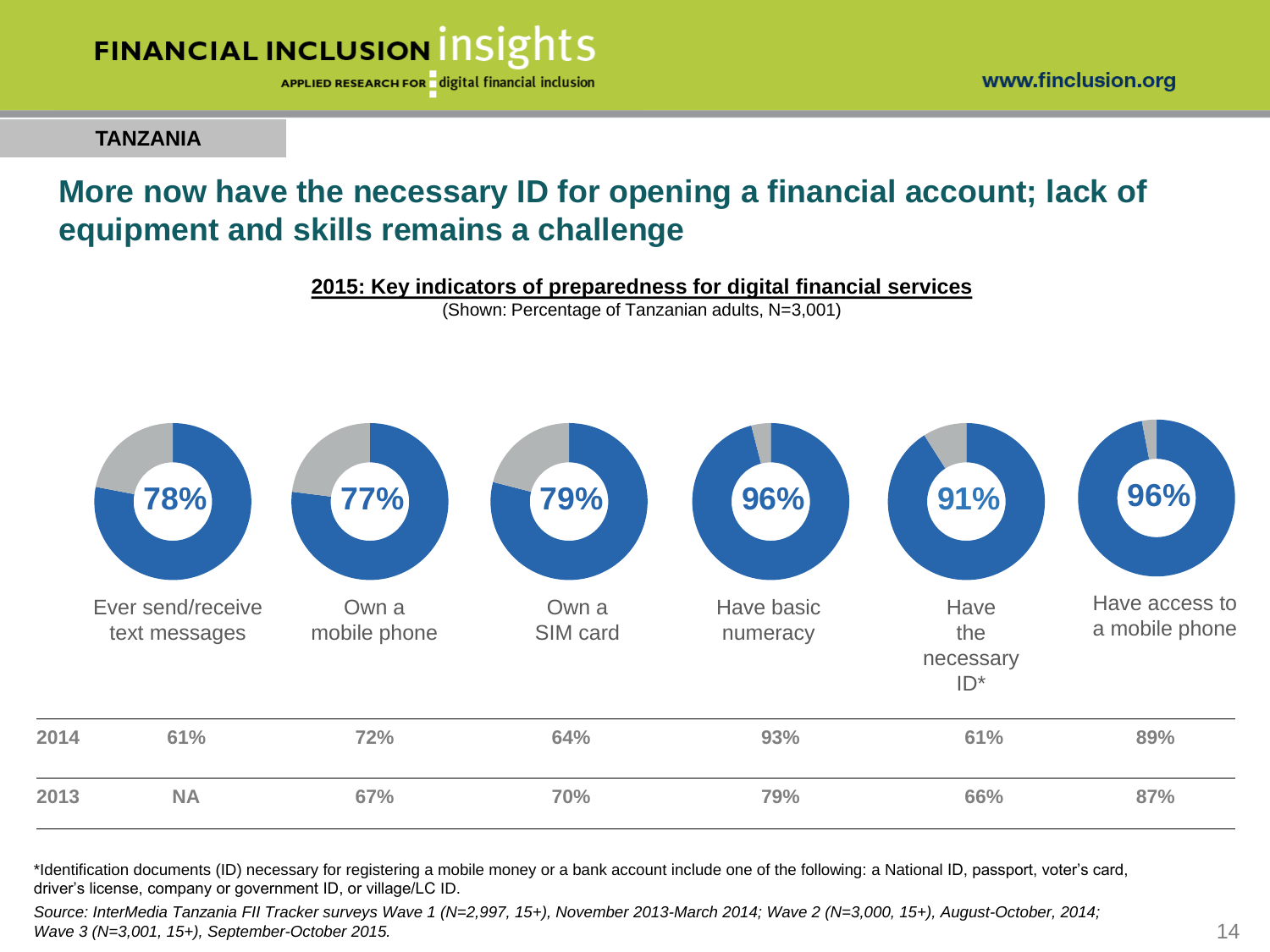

**TANZANIA**

# **Most Tanzanians know of a mobile money provider; awareness is more likely to lead to usage and accounts vs. 2014**



\*Awareness of at least one mobile money provider.

\*\* Reflects overlap between registered use and OTC. Three percent of adults have a registered account but use OTC. *Source: InterMedia Tanzania FII Tracker surveys Wave 1 (N=2,997, 15+), November 2013-March 2014; Wave 2 (N=3,000, 15+), August-October 2014; Wave 3 (N=3,001, 15+), September-October 2015.*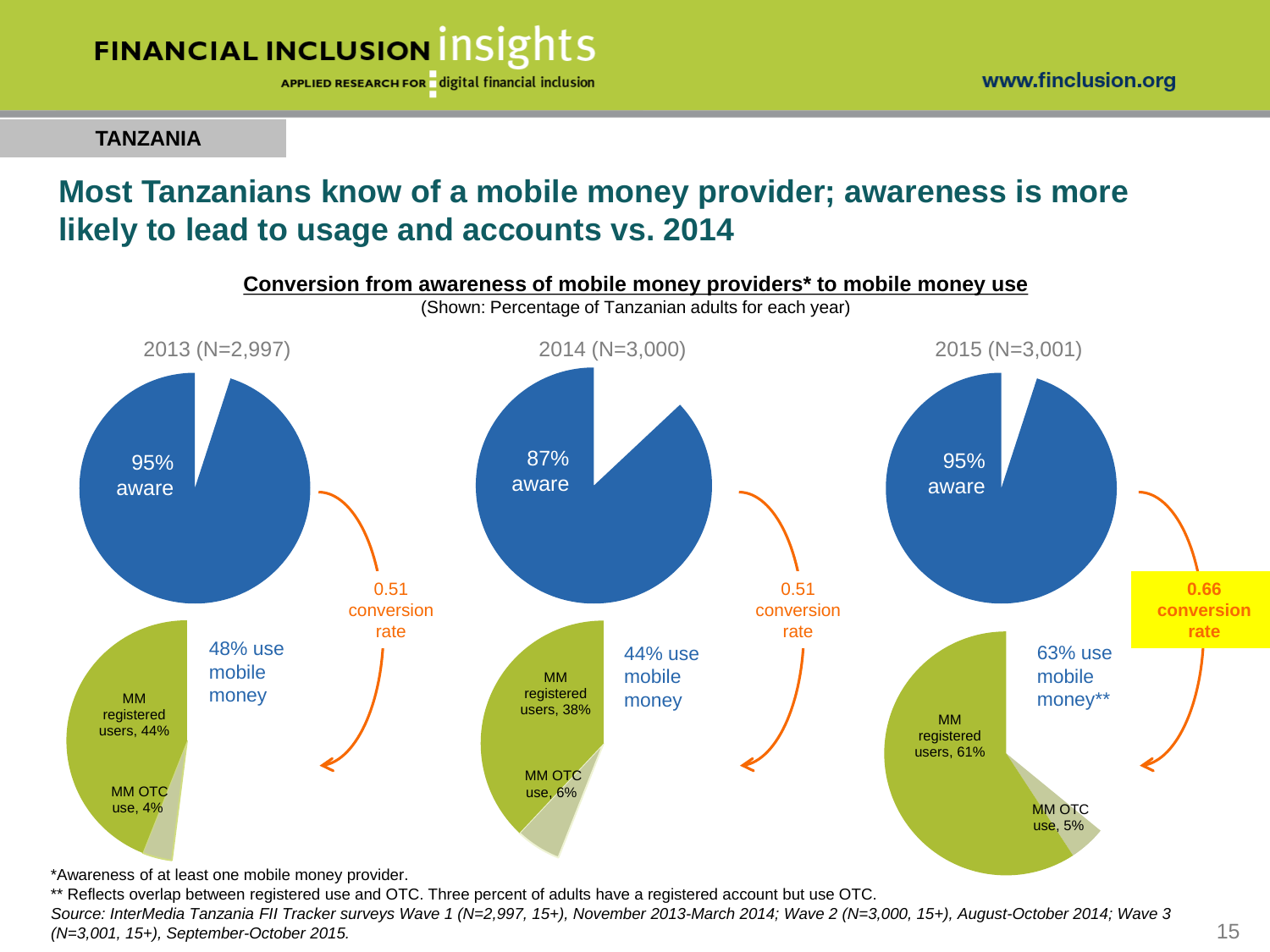

#### **TANZANIA**

# **Growth in mobile money account ownership and use includes rural, lower income groups and women**



**Demographic trends for active registered mobile money account use** 

(Shown: Percentage of Tanzanian adults who fall into each category\*)



\*Categories are not mutually exclusive.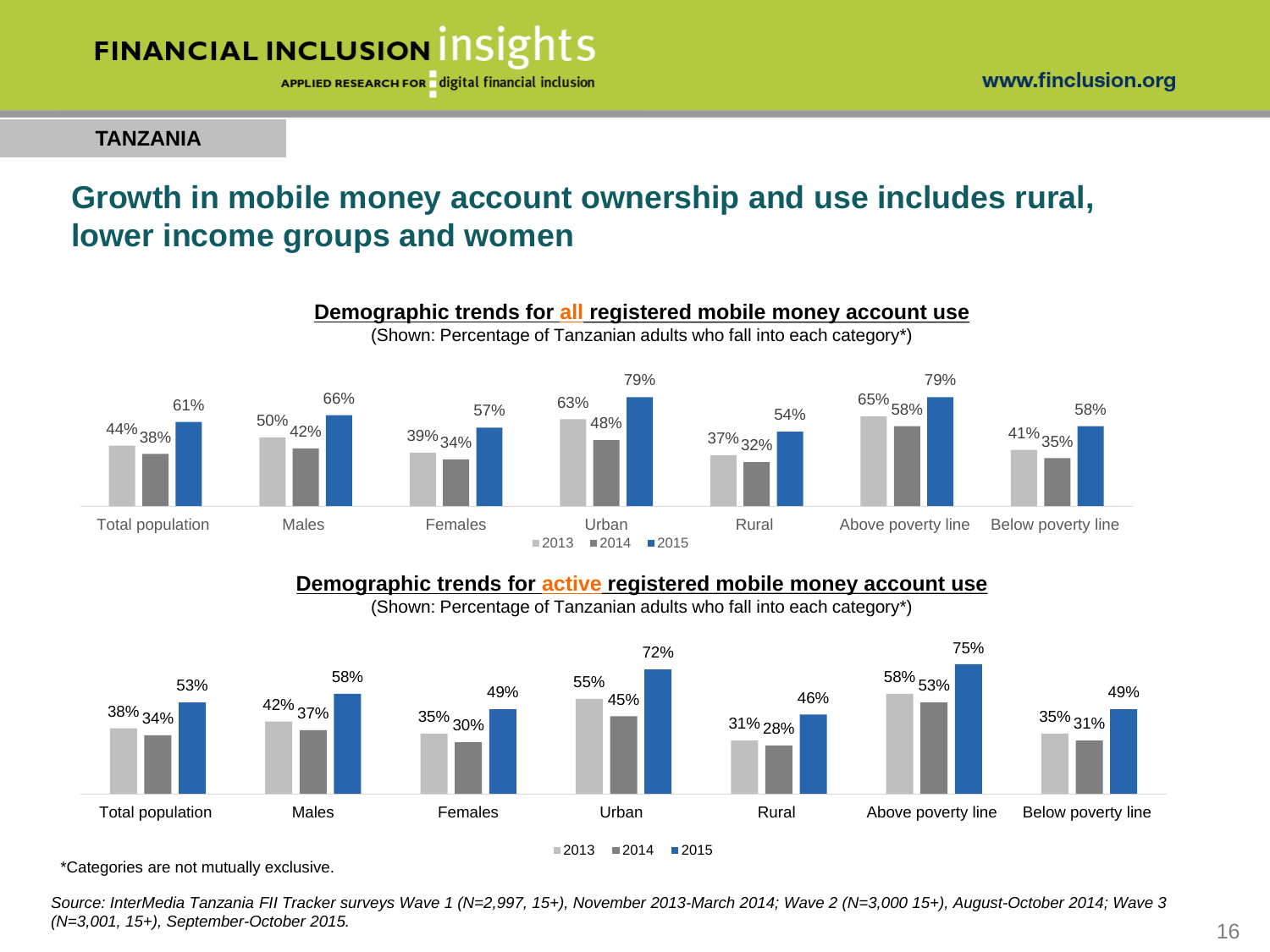APPLIED RESEARCH FOR digital financial inclusion

**TANZANIA**

least one

## **Three-quarters of active registered users use advanced mobile money functions, mostly for paying bills and savings**



Due to the changes in the questionnaire some data points may not be directly comparable across years.

Question allowed for multiple responses. \*If airtime top-ups are included in advanced functions, the percentage jumps to 72%. *Source: InterMedia Tanzania FII Tracker surveys Wave 2 (N=3,000, 15+), August-October, 2014 and Wave 3 (N=3,001, 15+), September-October 2015.*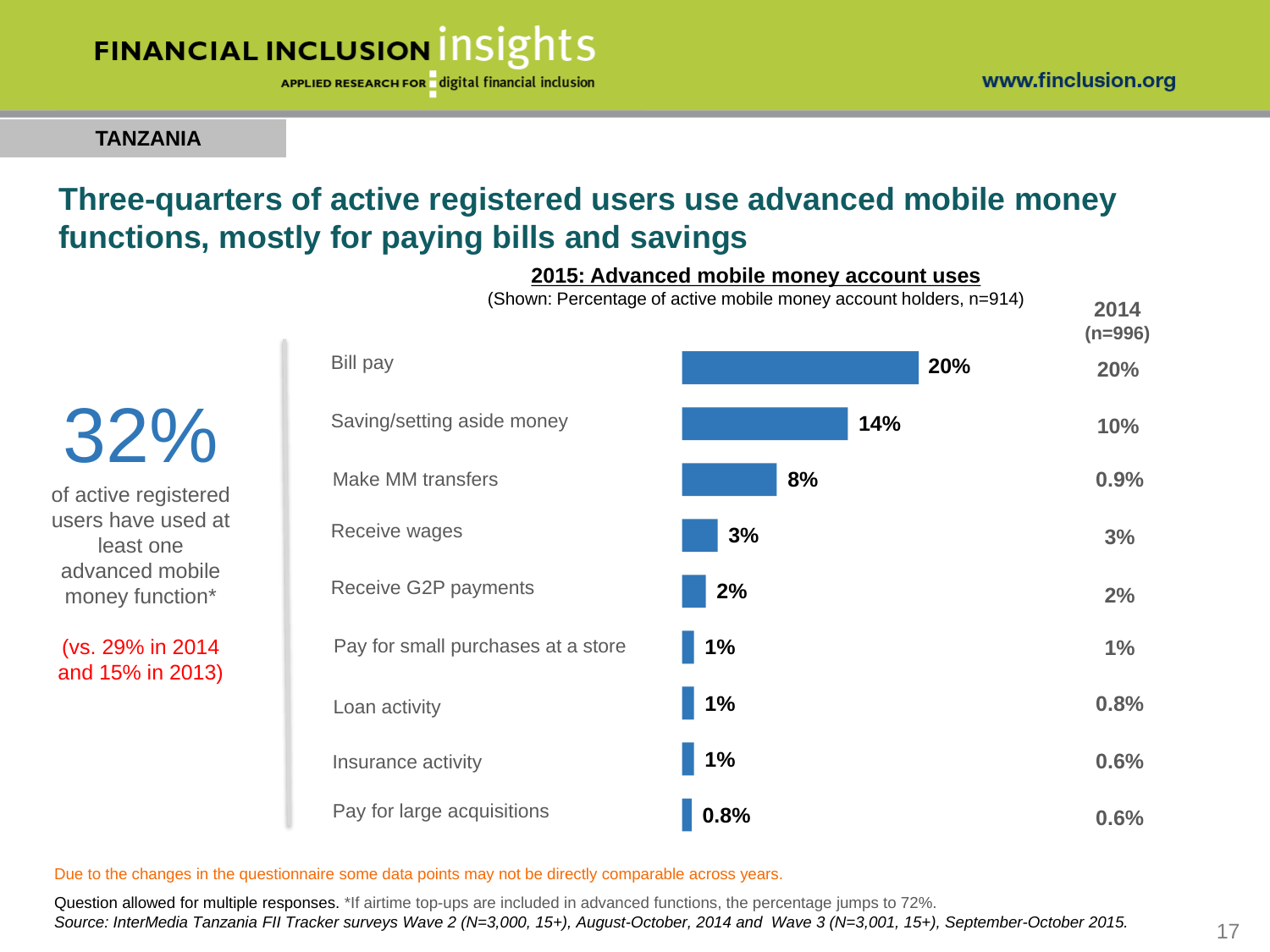

**TANZANIA**

# **Most mobile money users are drawn to the service as a remittance channel; P2P transfers and CICO drive continued use**



Question allowed for multiple responses.

*Source: InterMedia Tanzania FII Tracker survey Wave 3 (N=3,001, 15+), September-October 2015.*

www.finclusion.org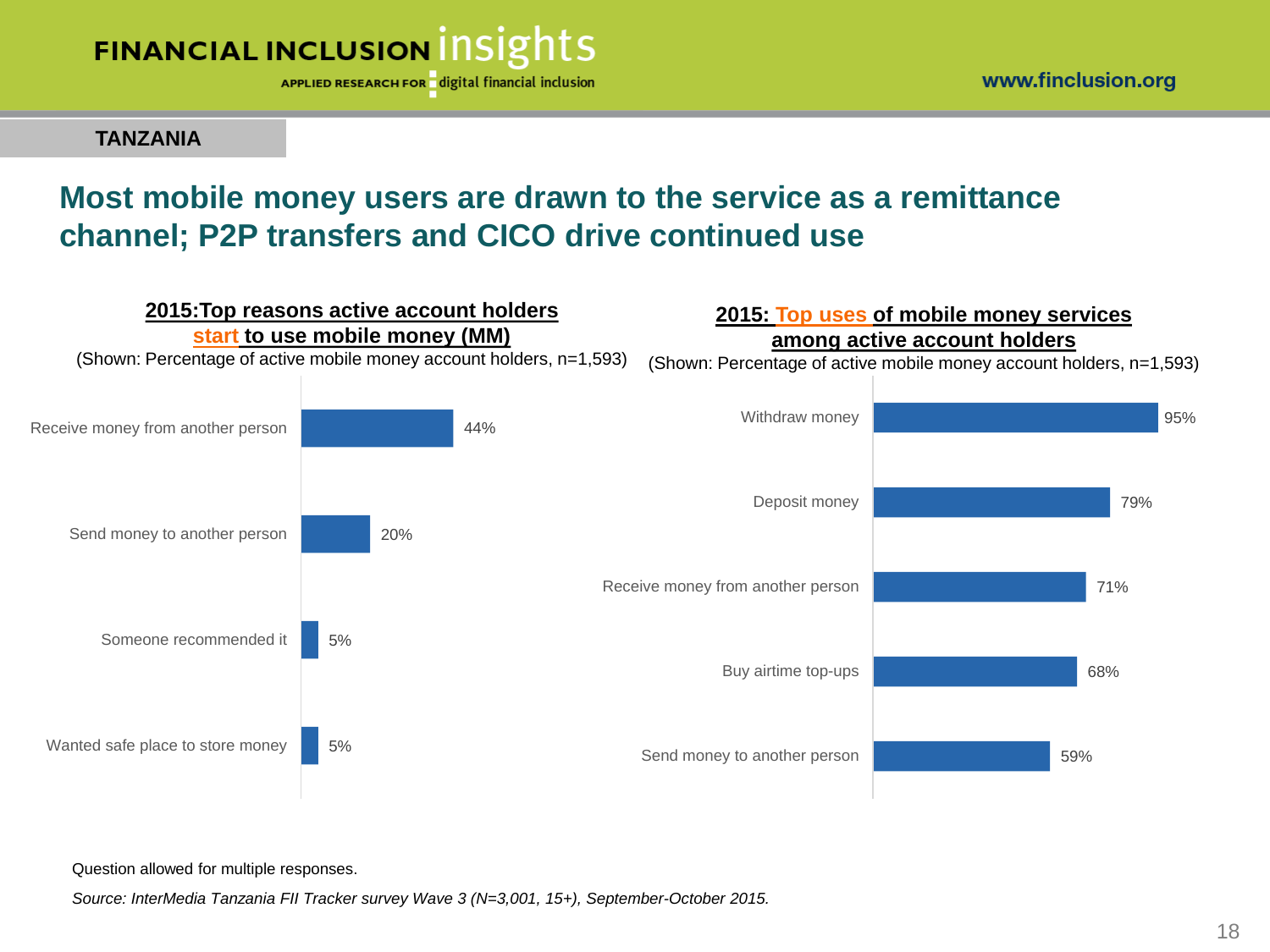

www.finclusion.org

#### **TANZANIA**

# **Bank account access, ownership and active use retreats after a 2014 surge**

#### **Bank account access and use: 2013- 2015\***

(Shown: Percentage of Tanzanian adults who fall into each category, 2013 (W1) N=2,997; 2014 (W2) N=3,000; 2015 (W3) N=3,001)



\*Categories are not mutually exclusive.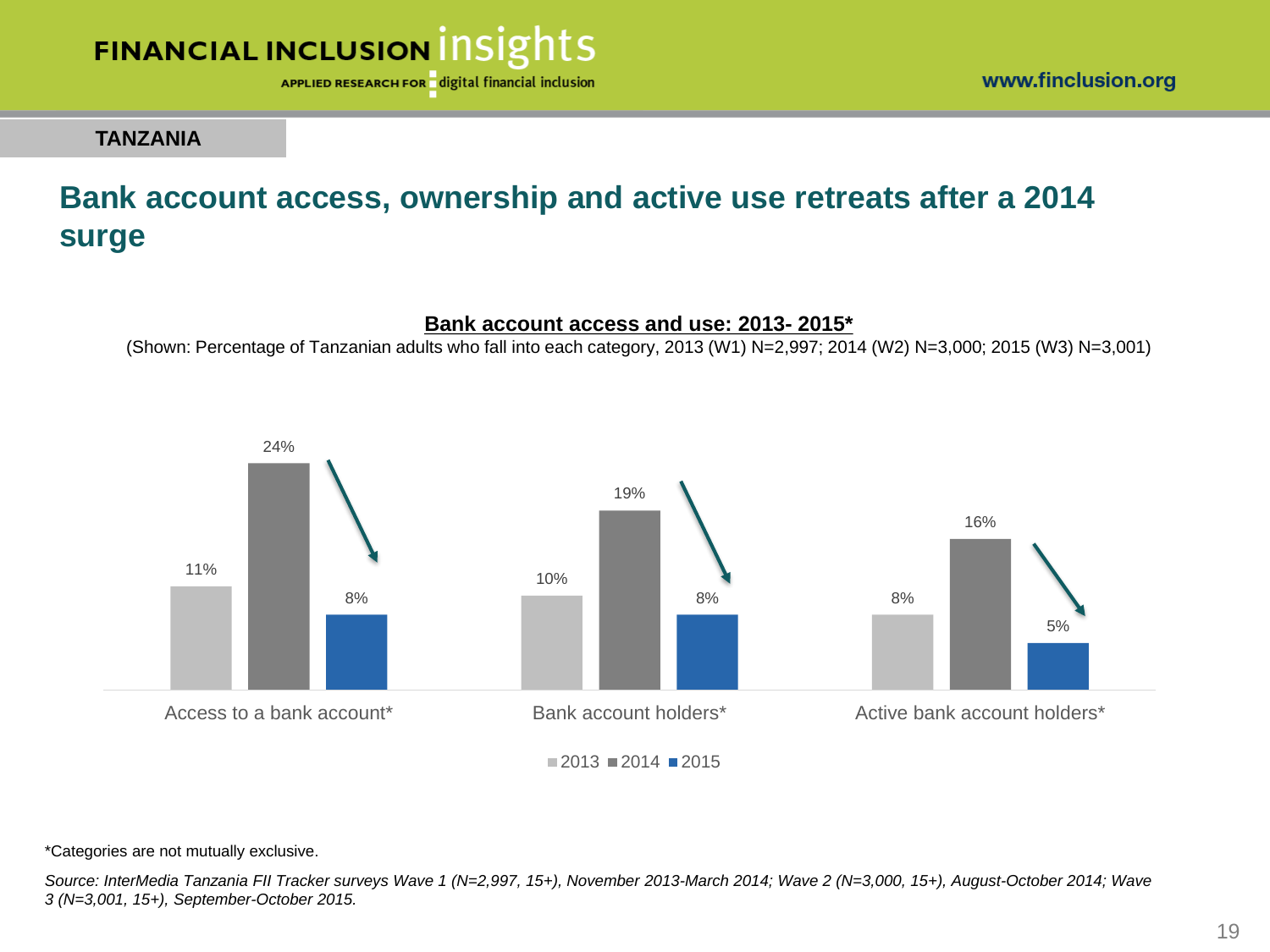APPLIED RESEARCH FOR digital financial inclusion

#### **TANZANIA**

# **Bank account access, ownership fell most sharply for rural, lower income groups who conversely showed a rise in mobile money use**



#### **Demographic trends for bank account holders**

(Shown: Percentage of Tanzanian adults who fall into each category\*)



\*Categories are not mutually exclusive.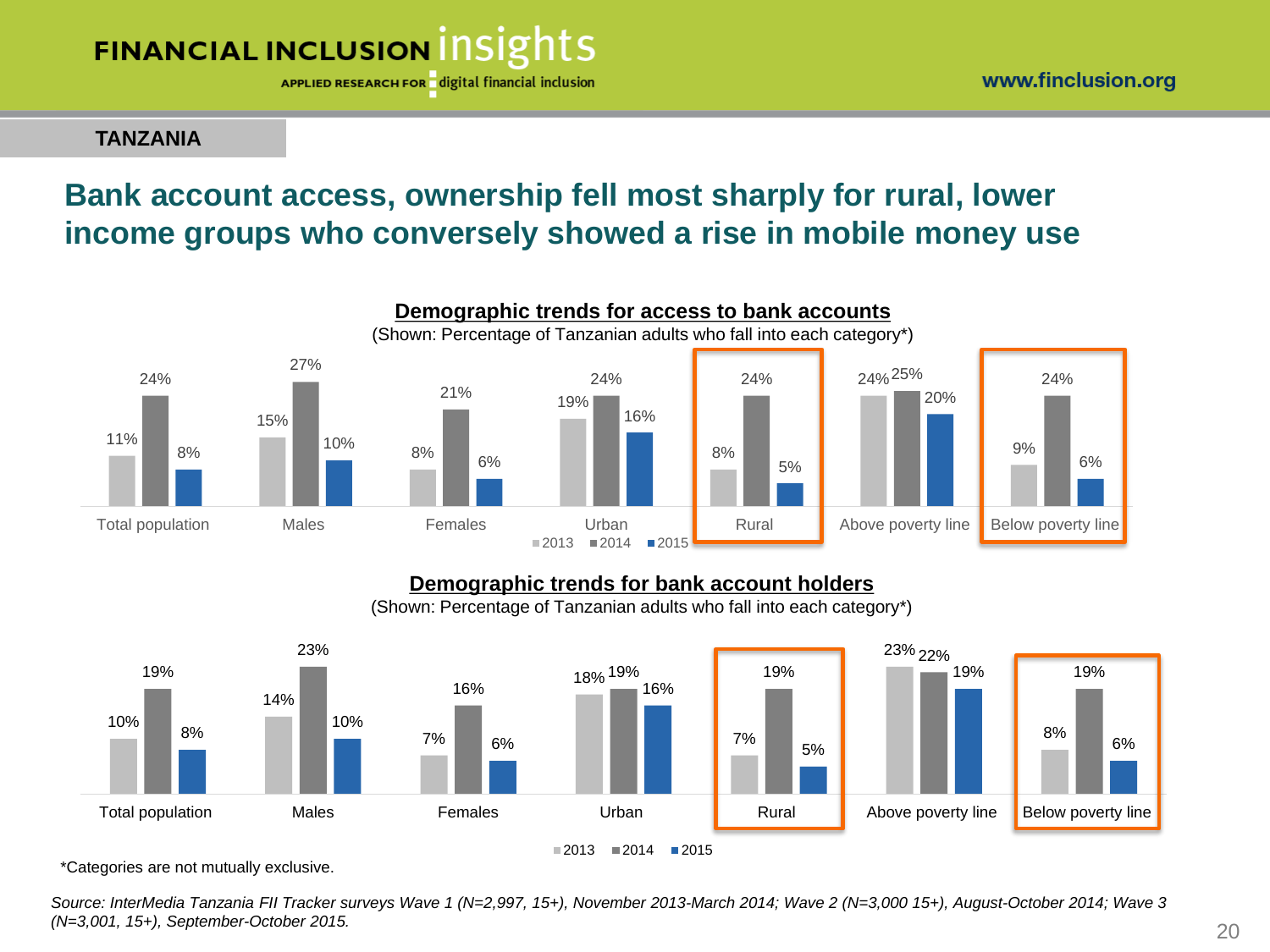

www.finclusion.org

#### **TANZANIA**

# **The retrenchment in bank account access and usage includes digital accounts**



Digital bank accounts are those that offer at least one of the following options: debit/ATM or credit cards, internet or mobile access, or a digital money transfer capability.

*Source: InterMedia Tanzania FII Tracker surveys Wave 2 (N=3,000 15+), August-October 2014; Wave 3 (N=3,001, 15+), September-October 2015.*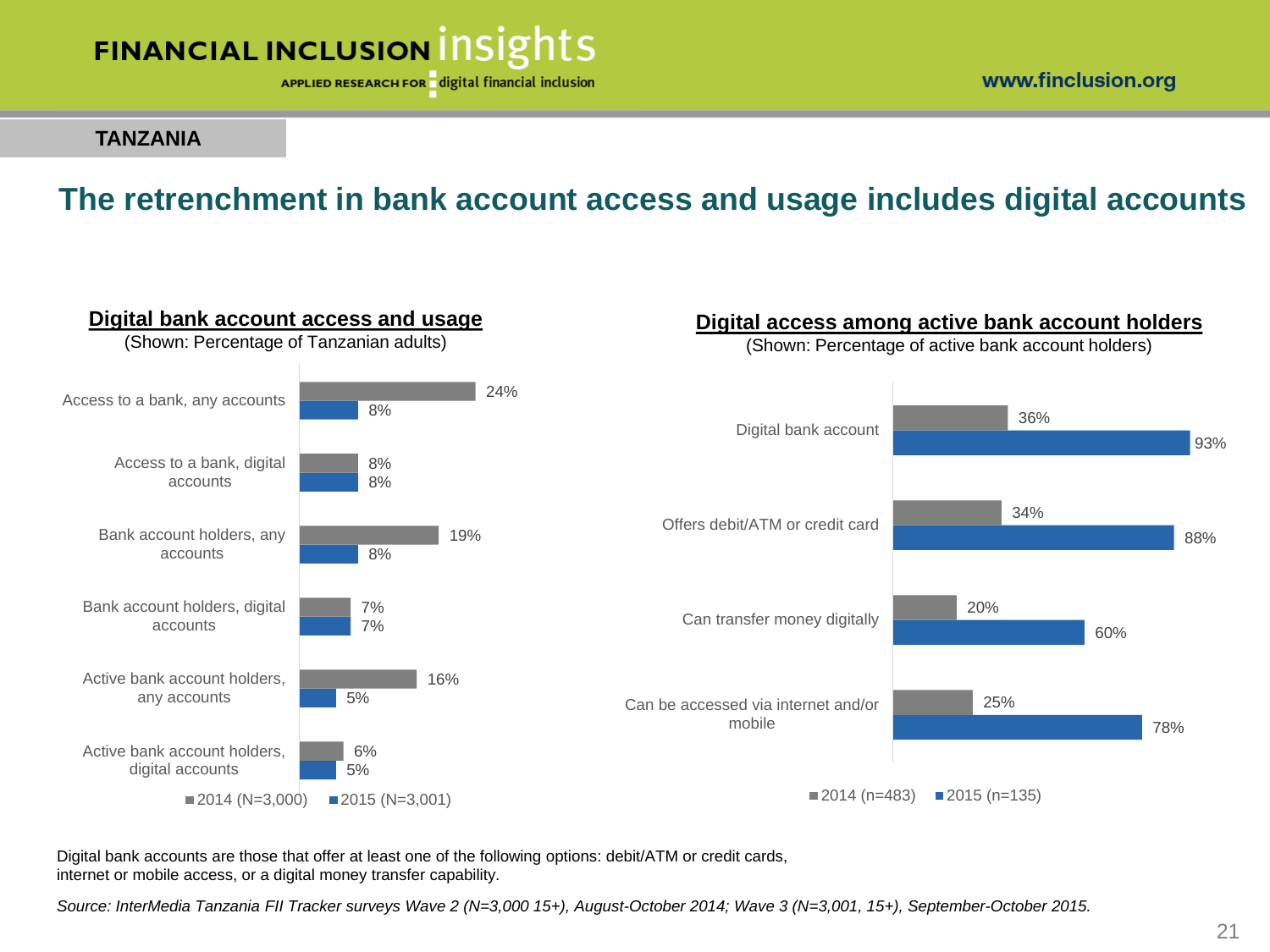APPLIED RESEARCH FOR digital financial inclusion

**TANZANIA**

65%

of active registered bank users have used at least one advanced banking function

(vs.25% in 2014 and 45% in 2013)

# **More active bank account holders now use advanced services; savings, bill pay and payroll dominate advanced use**

**43% 32% 21% 17% 16% 8%** Save/set aside money Bill pay Receive wages Make bank2bank transfers Loan activity Receive G2P **2014 3% 2% 1% 4% 14% 5% Top advanced bank account uses** (Shown: Percentage of active bank account holders, n=135)

Due to the changes in the questionnaire some data points may not be directly comparable across years.

Question allowed for multiple responses.

*Source: InterMedia Tanzania FII Tracker surveys Wave 2 (N=3,000, 15+), August-October 2014; Wave 3 (N=3,001, 15+), September-October 2015.*

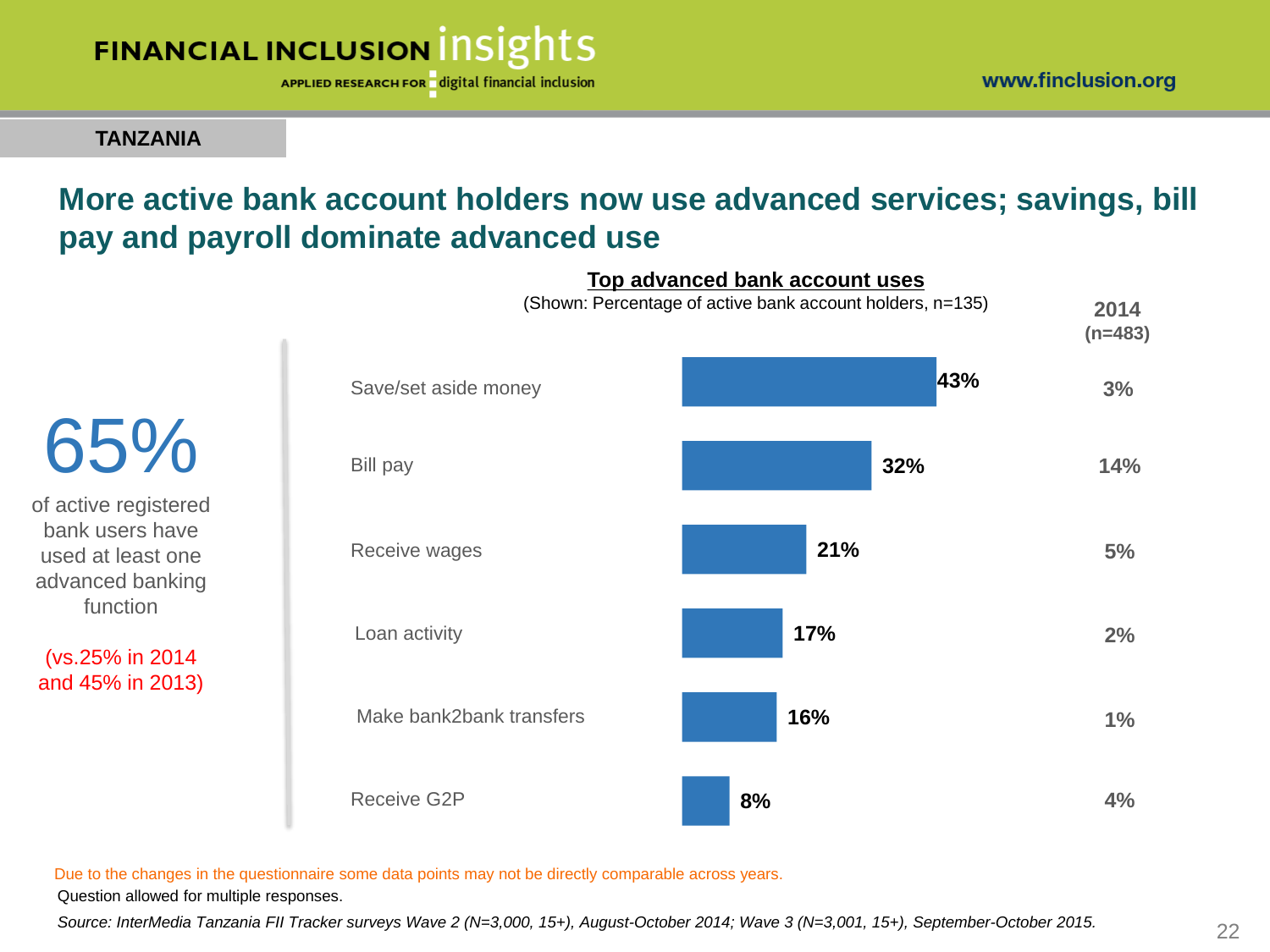

**TANZANIA**

### **Most nonbank financial institutions (NBFIs) offer their customers at least one other service aside from credit**



*Source: InterMedia Tanzania FII Tracker surveys Wave 2 (N=3,000 15+), August-October 2014; Wave 3 (N=3,001, 15+), September-October 2015.*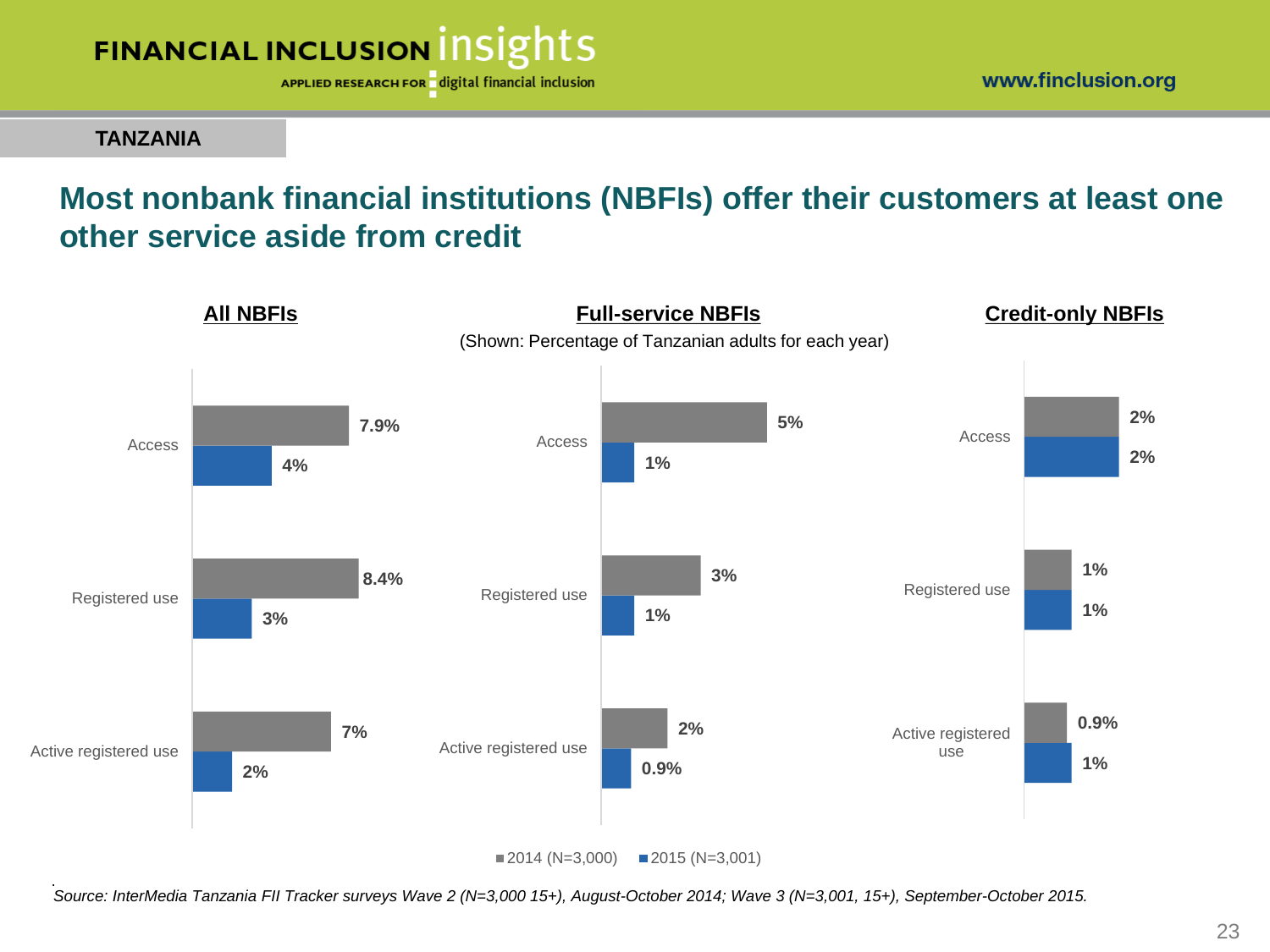

www.finclusion.org

#### **TANZANIA**

## **Nonbank financial institutions' contribution to financial access is negligible**



(Shown: Percentage of Tanzanian adults, N=3,001)



Question allowed for multiple responses.

*Source: InterMedia Tanzania FII Tracker survey Wave 3 (N=3,001, 15+), September-October 2015.*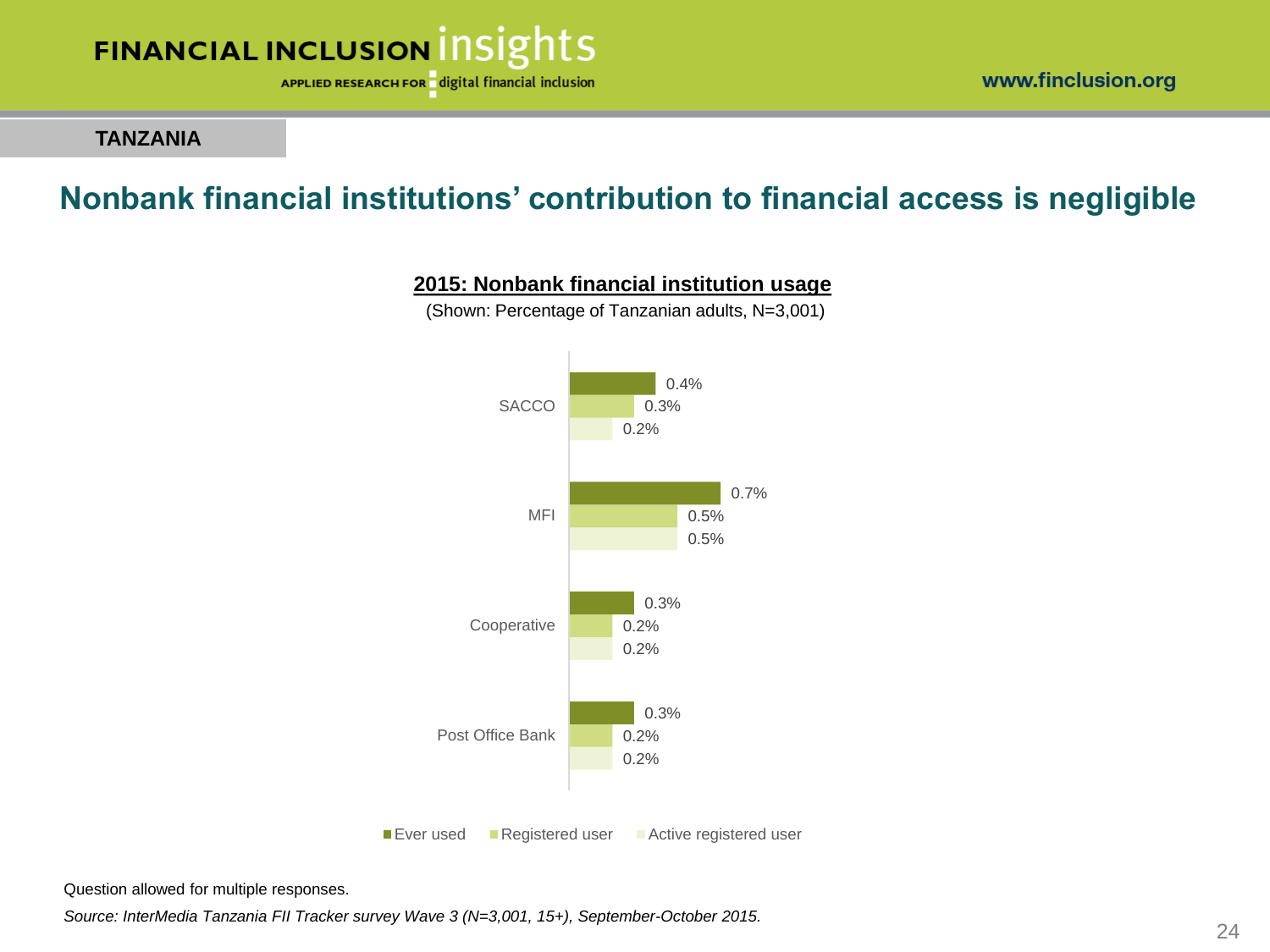APPLIED RESEARCH FOR digital financial inclusion

#### **TANZANIA**

### **More than half have digital stored-value accounts; many now use them as an access channel for other financial services**

|                                                                                   | 2014   | 2015          | <b>Base Definition</b> |  |
|-----------------------------------------------------------------------------------|--------|---------------|------------------------|--|
| <b>Main FSP Indicator</b>                                                         | $\%$   | $\frac{0}{0}$ |                        |  |
|                                                                                   | Base n | Base n        |                        |  |
|                                                                                   | 35%    | 54%           | All adults             |  |
| Adults (15+) who have active digital stored-value accounts                        | 3,000  | 3,001         |                        |  |
|                                                                                   | 32%    | 49%           | All poor               |  |
| Poor adults (15+) who have active digital stored-value accounts                   | 2,633  | 2484          |                        |  |
| Rural women (15+) who have active digital stored-value accounts                   | 25%    | 38%           | All rural females      |  |
|                                                                                   | 1,049  | 995           |                        |  |
| Adults (15+) who have active digital stored-value accounts and use them to access | 6%     | 13%           | All adults             |  |
| other financial services (beyond basic wallet, P2P and bill pay)                  | 3,000  | 3,001         |                        |  |
| Poor adults (15+) who have active digital stored-value accounts and use them to   | 5%     | 10%           | All poor               |  |
| access other financial services (beyond basic wallet, P2P and bill pay)           | 2,633  | 2,484         |                        |  |
| Rural women (15+) who have active digital stored-value accounts and use them to   | 3%     | 5%            | All rural females      |  |
| access other financial services (beyond basic wallet, P2P and bill pay)           | 1,049  | 995           |                        |  |

Digital stored-value accounts: accounts in which a monetary value is represented in a digital electronic format and can be retrieved/transferred by the account owner remotely. For this particular study, DSVAs include a bank account or NBFI account with digital access (a card, online access or a mobile phone application) and a mobile money account.

*Source: InterMedia Tanzania FII Tracker surveys Wave 2 (N=3,000 15+), August-October 2014; Wave 3 (N=3,001, 15+), September-October 2015.*